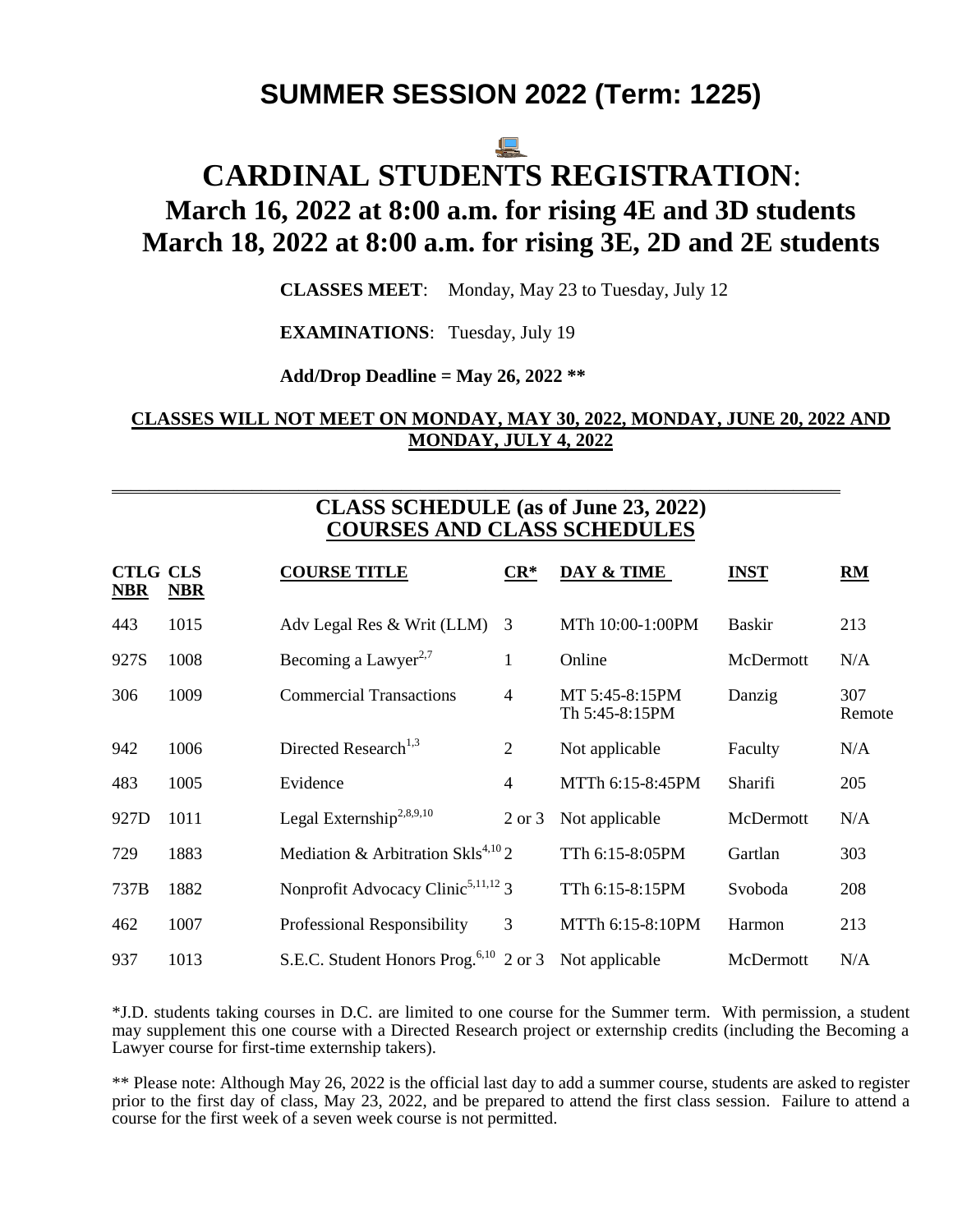## **KRACOW PROGRAM SUMMER 2022**

| <b>CTLG CLS</b><br><b>NBR</b> | <b>NBR</b> | <b>COURSE TITLE</b>                               | $CR^*$ | <b>INST</b> |
|-------------------------------|------------|---------------------------------------------------|--------|-------------|
| 721                           | 1871       | Law of the European Union                         |        | Kuklo       |
| 672                           | 1872       | Comparative and International Trade               |        | Ludwikowski |
| 405                           | 1873       | Advanced Issues in Corporate Law: Corporate Resp. |        | Duggin      |
| 734A                          | 1874       | <b>International Investment Law</b>               |        | Szwedo      |
| 928D                          | 1875       | Becoming an International Lawyer                  |        | Kurth       |
| 927C                          | 1876       | Legal Externship                                  | 2 or 3 | Kurth       |

#### **ROME PROGRAM SUMMER 2022**

| <b>CTLG CLS</b><br><b>NBR</b> | <b>NBR</b> | <b>COURSE TITLE</b>                                          | $CR^*$    | <u>INST</u>      |
|-------------------------------|------------|--------------------------------------------------------------|-----------|------------------|
| 311A 1877                     |            | Art, Cultural Property and Human Rights                      |           | Fischer          |
| 775A                          | 1878       | Tax Policy and Human Rights                                  |           | <b>Jefferson</b> |
| 799B                          | 1879       | Human Rights and the Liberal Society                         |           | Alicea           |
| 946                           | 1880       | Directed Research (Holy See and Human Rights) <sup>1,3</sup> | $\bigcap$ | Silecchia        |

Students in the Kracow program are limited to a maximum of 10 credits. Students in the Rome program may take a total of 4 credits. Students in both programs may take up to 10 credits. The add/drop deadline for all Rome and Kracow courses is two days from the start of the individual course. If you are interested in applying for the Kracow or Rome programs, please contact Ms. Constantia Dedoulis at dedoulis@law.edu.

# **Footnotes**

- 1. Writing Course. Successful completion of this course will satisfy one of the two upper-level writing requirements.
- 2. If this is your first externship at the Law School, you must sign up for both Becoming a Lawyer and Legal Externship. If you have already completed an externship at the Law School (and thus have already taken Becoming a Lawyer), you should only register for Legal Externship. All externship work hours used toward meeting the 120 or 180 hour requirement must be completed by July 31, 2022. Visiting students are allowed to enroll in the externship classes only with the permission of the Academic Dean of the student's own law school and the Assistant Dean/Director of Experiential Learning of the Columbus School of Law.
- 3. Student/advising faculty member must submit Directed Research form by May 23, 2022. If the project is approved by the Associate Dean, the registrar will then give the student permission to register within Cardinal Students.
- 4. Limited to 18 students.
- 5. This course may fulfill one of the two upper-level writing requirements (practice oriented) and 3 credits of the Experiential Learning Requirement.
- 6. Selected students (selected by the S.E.C.) only.
- 7. This is an "online" Becoming a Lawyer class. There will not be a weekly meeting at the Law School. However, the professor may schedule an in-class presentation session.
- 8. Students who are in their second or greater externship (for credit) do not take Becoming a Lawyer. However, these students are required to attend meetings with Law School supervised fieldwork instructors.
- 9. Prior to registering for Legal Externship credits, students must complete the on-line Legal Externship Placement Approval Form, located on the following website:

https://www.law.edu/academics/legal-externships-andclinics/externships/legal%20externship%20application.html